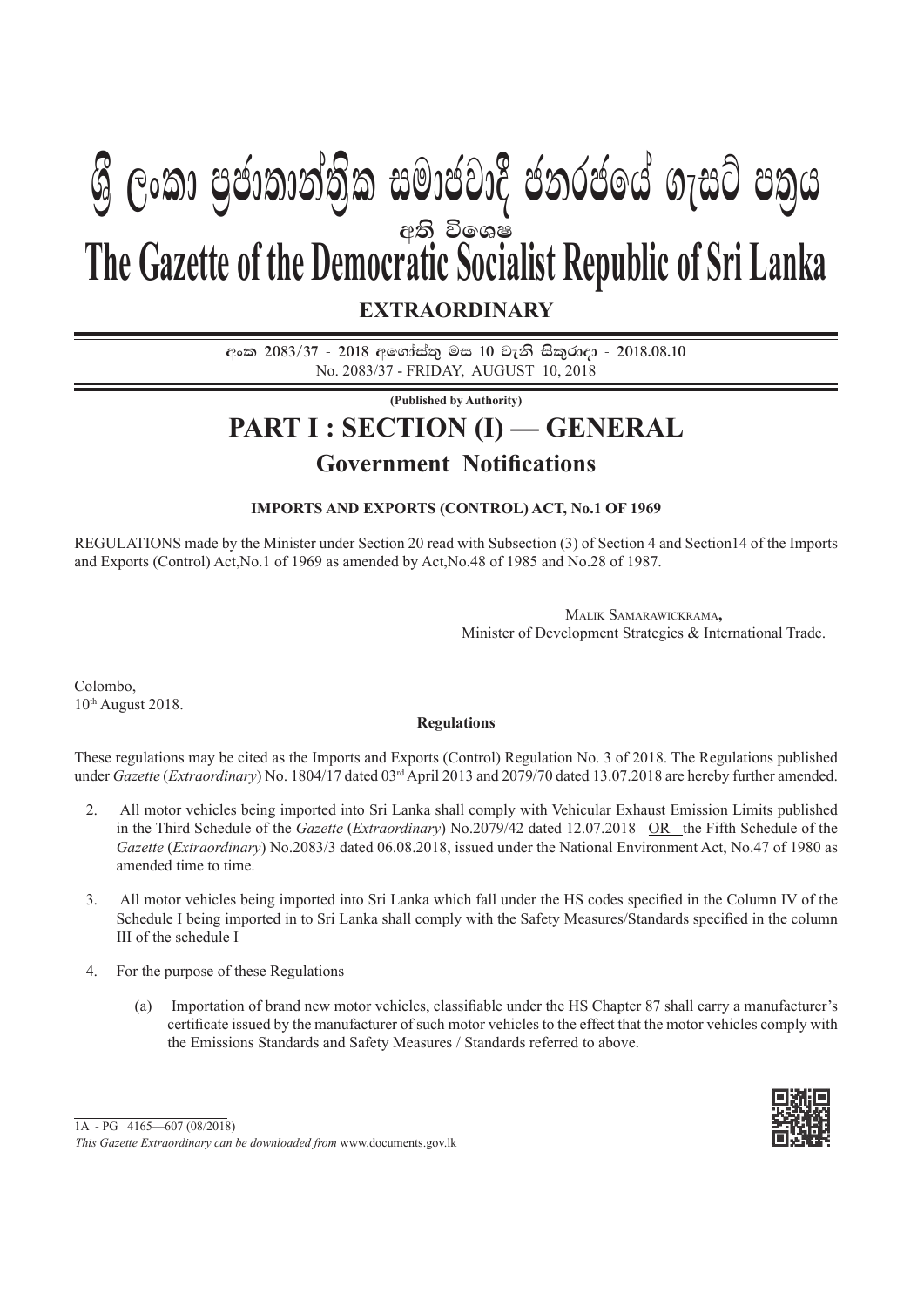- $I$  කොටස : (I) ඡෙදය ශුී ලංකා පුජාතාන්තිුක සමාජවාදී ජනරජයේ අති විශෙෂ ගැසට් පතුය 2018.08.10 PART I: SEC. (I) - GAZETTE EXTRAORDINARY OF THE DEMOCRATIC SOCIALIST REPUBLIC OF SRI LANKA 10.08.2018 2A
	- (b) Importation of all motor vehicles other than brand new motor vehicles referred to in (a) above, shall carry a Pre-Shipment Inspection Certificate, referred to in the Clause No.3 of the *Gazette* (*Extraordinary*) No.1804/17 dated  $03<sup>rd</sup>$  April 2013, as amended from time to time to the effect that the motor vehicles comply with the Emissions Standards and Safety Measures / Standards referred to above. The Pre-Shipment Inspection Certificate shall only be issued by the authorized inspectors appointed by the *Gazette* (*Extraordinary*) No.1804/17 dated 03rd April 2013 as amended from time to time.
	- 5. Safety Measures / Standards specified in the Clause No.3 shall not be applicable to the motor vehicles classified under the HS Codes listed in schedule II
	- 6. Importation of motor vehicles, classifiable under the Chapter 87 of the Harmonized Description and Coding System shall only be made by Letters of Credit (LCs), which shall be established prior to shipment of such motor vehicles. The Emissions Standards and Safety Measures / Standards, specified in these regulations shall be included in the Letters of Credit as mandatory requirements to be complied with in importation of such motor vehicles.
	- 7. The motor vehicles which do not comply with the said Emissions Standards and Safety Measures / Standards shall be re-exported by the importer(s) at his own cost.
	- 8. These regulations shall not be applicable for importation of motor vehicles, based on the Letters of Credit (LCs), established on or before 13th July 2018. Such Letters of Credit shall not be amended and the relevant imported motor vehicles should be cleared from Sri Lanka Customs on or before  $31<sup>st</sup>$  October 2018,

| 1   | $I\!I$          | Ш                      |                     |             | $I\hspace{-.1em}V$                                                                                                                                                                                                                                                                                                                                                                                                                                                                                                                                      | V                                                                         |
|-----|-----------------|------------------------|---------------------|-------------|---------------------------------------------------------------------------------------------------------------------------------------------------------------------------------------------------------------------------------------------------------------------------------------------------------------------------------------------------------------------------------------------------------------------------------------------------------------------------------------------------------------------------------------------------------|---------------------------------------------------------------------------|
| No. | HS Head-<br>ing | <b>Safety Measures</b> |                     |             |                                                                                                                                                                                                                                                                                                                                                                                                                                                                                                                                                         |                                                                           |
|     |                 | Air<br><b>Bags</b>     | Seat<br><b>Belt</b> | ABS         | Applicable HS Codes                                                                                                                                                                                                                                                                                                                                                                                                                                                                                                                                     | HS Codes Not Applicable                                                   |
| 01  | 87.02           | $\mathcal{C}$          | $\mathcal{C}$       | $\mathbf C$ | 8702.10.12, 8702.10.13,<br>8702.10.19, 8702.10.21,<br>8702.10.29, 8702.10.32.<br>8702.10.33, 8702.10.39,<br>8702.10.41, 8702.10.49<br>8702.20.11, 8702.20.12,<br>8702.20.19, 8702.20.21,<br>8702.20.29, 8702.20.31,<br>8702.20.32, 8702.20.39,<br>8702.20.41, 8702.20.49<br>8702.30.11, 8702.30.12,<br>8702.30.19, 8702.30.21,<br>8702.30.29, 8702.30.31,<br>8702.30.32, 8702.30.39,<br>8702.30.41,<br>8702.30.49<br>8702.40.11, 8702.40.12,<br>8702.40.19, 8702.40.21,<br>8702.40.29, 8702.40.31,<br>8702.40.32, 8702.40.39,<br>8702.40.41, 8702.40.49 | HS Codes coming under HS<br>Heading 87.02 except HS Codes in<br>Column IV |

#### **Schedule I: Safety Measures / Standards**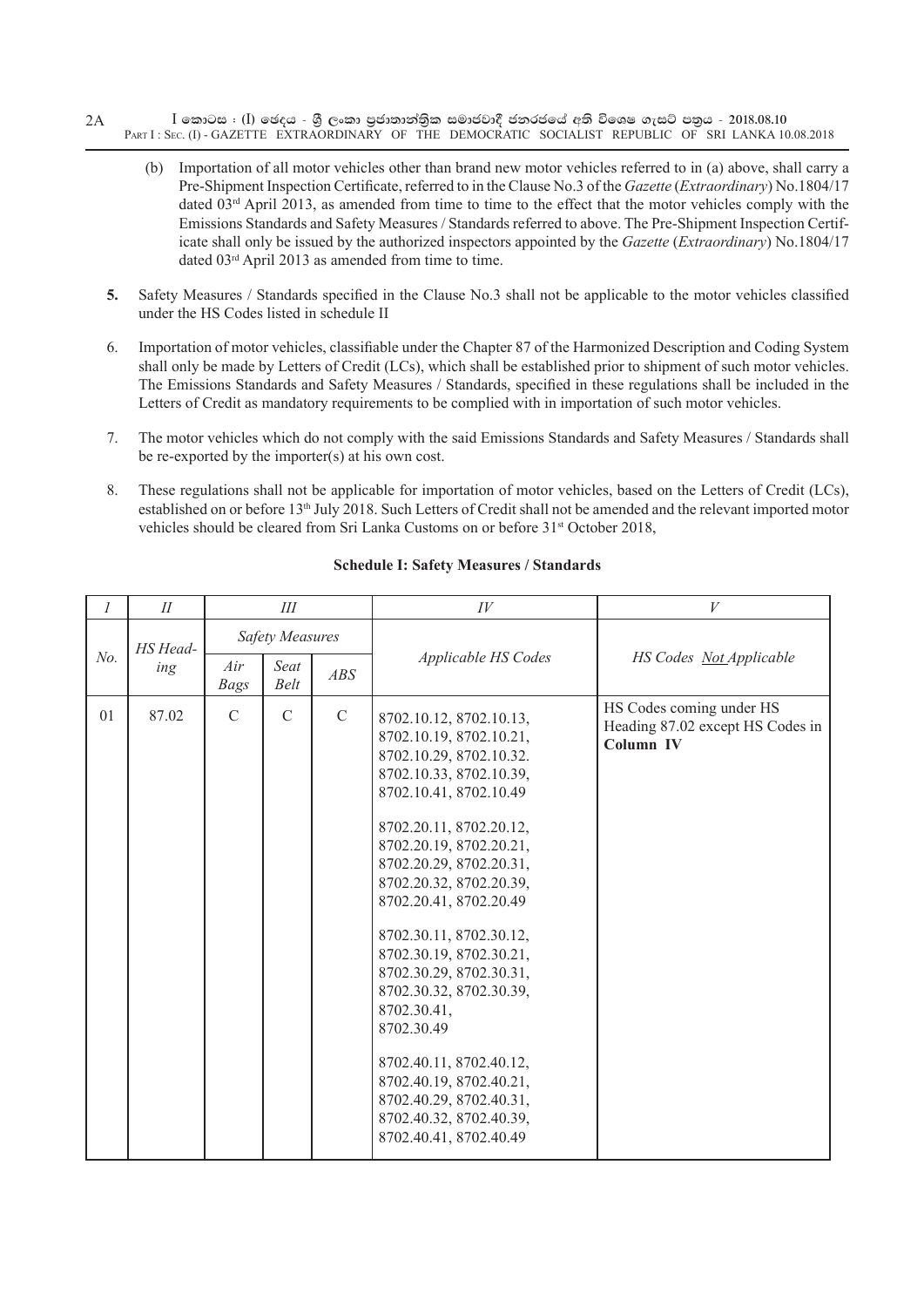$\overline{\rm I}$  කොටස : ( $\overline{\rm I}$ ) ඡෙදය - ශුී ලංකා පුජාතාන්තිුක සමාජවාදී ජනරජයේ අති විශෙෂ ගැසට් පතුය - 2018.08.10 PART I : SEC. (I) - GAZETTE EXTRAORDINARY OF THE DEMOCRATIC SOCIALIST REPUBLIC OF SRI LANKA - 10.08.2018

| $\mathcal{I}$ | $I\!I$          | III                    |               |             | $I\hspace{-.1em}V$                                                                                                                 | V                                                                                                                                                                                                                                                                                                                                                                                                                                                                                                                                                                                                                                 |
|---------------|-----------------|------------------------|---------------|-------------|------------------------------------------------------------------------------------------------------------------------------------|-----------------------------------------------------------------------------------------------------------------------------------------------------------------------------------------------------------------------------------------------------------------------------------------------------------------------------------------------------------------------------------------------------------------------------------------------------------------------------------------------------------------------------------------------------------------------------------------------------------------------------------|
| No.           | HS Head-<br>ing | <b>Safety Measures</b> |               |             |                                                                                                                                    |                                                                                                                                                                                                                                                                                                                                                                                                                                                                                                                                                                                                                                   |
|               |                 | Air<br><b>Bags</b>     | Seat<br>Belt  | ABS         | Applicable HS Codes                                                                                                                | HS Codes Not Applicable                                                                                                                                                                                                                                                                                                                                                                                                                                                                                                                                                                                                           |
|               |                 |                        |               |             | 8702.90.12, 8702.90.13,<br>8702.90.19, 8702.90.21,<br>8702.90.29, 8702.90.32,<br>8702.90.33, 8702.90.39,<br>8702.90.41, 8702.90.49 |                                                                                                                                                                                                                                                                                                                                                                                                                                                                                                                                                                                                                                   |
|               |                 |                        |               |             |                                                                                                                                    |                                                                                                                                                                                                                                                                                                                                                                                                                                                                                                                                                                                                                                   |
| 02            | 87.03           | $\mathbf C$            | $\mathcal{C}$ | $\mathbf C$ | HS Codes coming under HS<br>Heading 87.03 except                                                                                   | 8703.10.11, 8703.10.19,<br>8703.10.21, 8703.10.29                                                                                                                                                                                                                                                                                                                                                                                                                                                                                                                                                                                 |
|               |                 |                        |               |             | HS Codes in Column V                                                                                                               | 8703.21.30, 8703.21.40,<br>8703.21.51, 8703.21.52,<br>8703.21.53, 8703.21.54,<br>8703.21.55, 8703.21.62,<br>8703.21.64, 8703.21.73<br>8703.22.30, 8703.22.40<br>8703.23.30, 8703.23.40<br>8703.24.30, 8703.24.40<br>8703.31.30, 8703.31.40,<br>8703.31.50, 8703.31.60<br>8703.32.30, 8703.32.40<br>8703.33.30, 8703.33.40<br>8703.40.13, 8703.40.14,<br>8703.40.15, 8703.40.16,<br>8703.40.21, 8703.40.22,<br>8703.40.25, 8703.40.26,<br>8703.40.33, 8703.40.34,<br>8703.40.43, 8703.40.44,<br>8703.40.63, 8703.40.64,<br>8703.40.83, 8703.40.84<br>8703.50.13, 8703.50.14,<br>8703.50.15, 8703.50.16,<br>8703.50.21, 8703.50.22, |
|               |                 |                        |               |             |                                                                                                                                    | 8703.50.25, 8703.50.26,<br>8703.50.33, 8703.50.34,<br>8703.50.43, 8703.50.44,<br>8703.50.63, 8703.50.64,<br>8703.50.83, 8703.50.84                                                                                                                                                                                                                                                                                                                                                                                                                                                                                                |

# **Schedule I: Safety Measures / Standards** *(Contd.)*

3A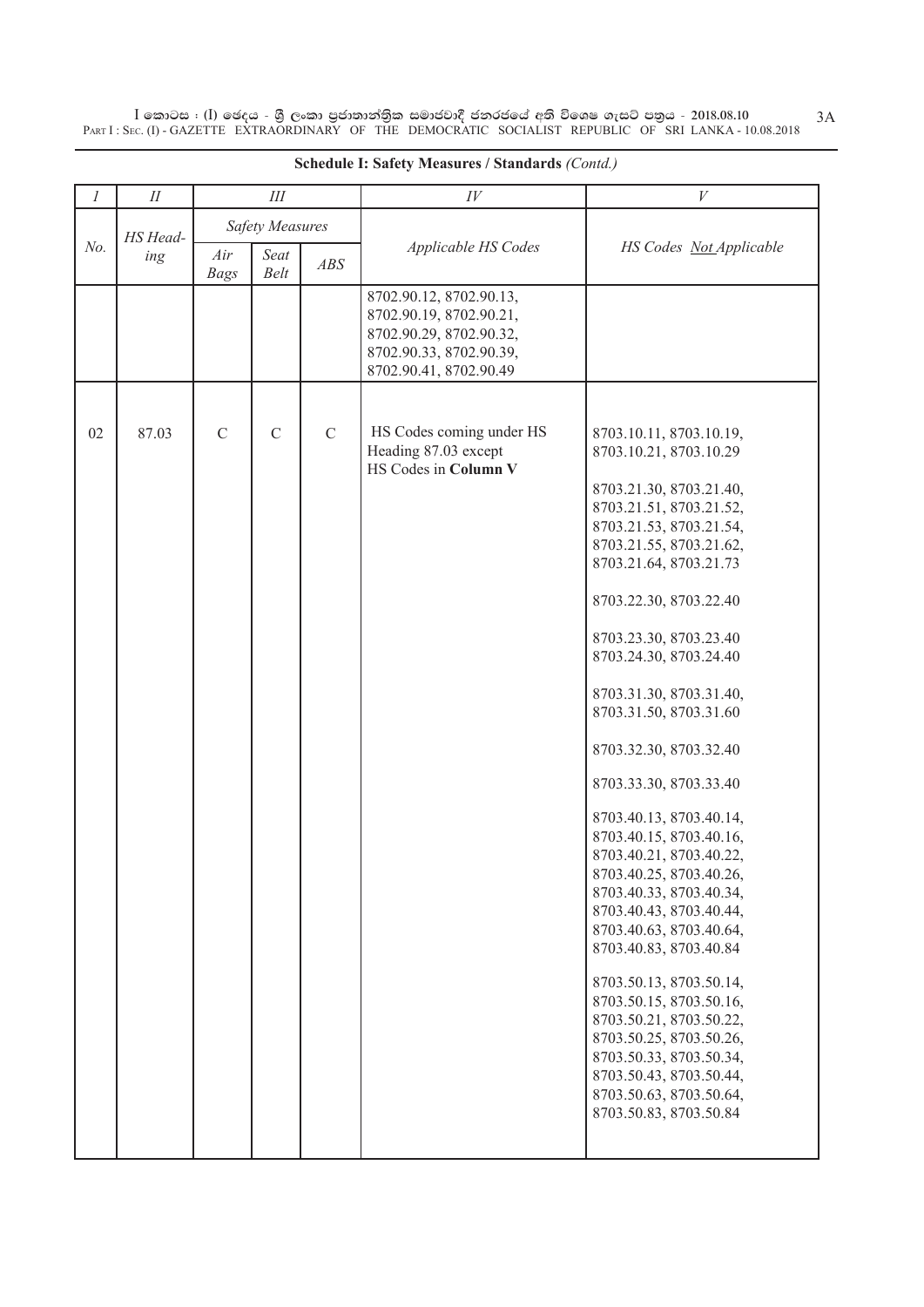$I$  කොටස : (I) ඡෙදය - ශීු ලංකා පුජාතාන්තික සමාජවාදී ජනරජයේ අති විශෙෂ ගැසට් පතුය - 2018.08.10<br>PART I : SEC. (I) - GAZETTE EXTRAORDINARY OF THE DEMOCRATIC SOCIALIST REPUBLIC OF SRI LANKA 10.08.2018  $4A$ 

| $\mathcal{I}$ | П               | III                    |               |               | $I\hspace{-.1em}V$                                                                                                                                           | V                                                                                                                                                                                                                                                                                                                                                                                                                                                                                                                                                                                                      |
|---------------|-----------------|------------------------|---------------|---------------|--------------------------------------------------------------------------------------------------------------------------------------------------------------|--------------------------------------------------------------------------------------------------------------------------------------------------------------------------------------------------------------------------------------------------------------------------------------------------------------------------------------------------------------------------------------------------------------------------------------------------------------------------------------------------------------------------------------------------------------------------------------------------------|
| No.           | HS Head-<br>ing | <b>Safety Measures</b> |               |               |                                                                                                                                                              |                                                                                                                                                                                                                                                                                                                                                                                                                                                                                                                                                                                                        |
|               |                 | Air<br><b>Bags</b>     | Seat<br>Belt  | ABS           | Applicable HS Codes                                                                                                                                          | HS Codes Not Applicable                                                                                                                                                                                                                                                                                                                                                                                                                                                                                                                                                                                |
| 03            | 87.04           | $\mathcal{C}$          | $\mathcal{C}$ | $\mathcal{C}$ | 8704.21.65, 8704.21.66,<br>8704.21.67, 8704.21.68<br>8704.31.65, 8704.31.66,<br>8704.31.67, 8704.31.68<br>8704.21.71, 8704.21.72,<br>8704.21.91, 8704.21.92, | 8703.60.13, 8703.60.14,<br>8703.60.15, 8703.60.16,<br>8703.60.21, 8703.60.22,<br>8703.60.25, 8703.60.26,<br>8703.60.33, 8703.60.34,<br>8703.60.43, 8703.60.44,<br>8703.60.63, 8703.60.64,<br>8703.60.83, 8703.60.84<br>8703.70.13, 8703.70.14,<br>8703.70.15, 8703.70.16,<br>8703.70.21, 8703.70.22,<br>8703.70.25, 8703.70.26,<br>8703.70.33, 8703.70.34,<br>8703.70.43, 8703.70.44,<br>8703.70.63, 8703.70.64,<br>8703.70.83, 8703.70.84<br>8703.80.11, 8703.80.12<br>Air Bags are not Required for HS<br>Heading 87.04 except<br>Column IV<br>Safety measures<br>are not required for Auto Trishaws |
|               |                 |                        |               |               | 8704.21.93, 8704.21.99<br>8704.31.71, 8704.31.72,<br>8704.31.91, 8704.31.92,<br>8704.31.93, 8704.31.99                                                       | (8704.21.21, 8704.21.22)<br>8704.31.21, 8704.31.22,<br>8704.31.23<br>8704.90.10, 8704.90.20)                                                                                                                                                                                                                                                                                                                                                                                                                                                                                                           |
| 04            | 87.05           |                        | $\mathcal{C}$ | $\mathbf C$   | HS Codes coming under HS<br>Heading 87.05                                                                                                                    |                                                                                                                                                                                                                                                                                                                                                                                                                                                                                                                                                                                                        |

Schedule I: Safety Measures / Standards (Contd.)

\* (C - Comply with Safety Standards/Measures)